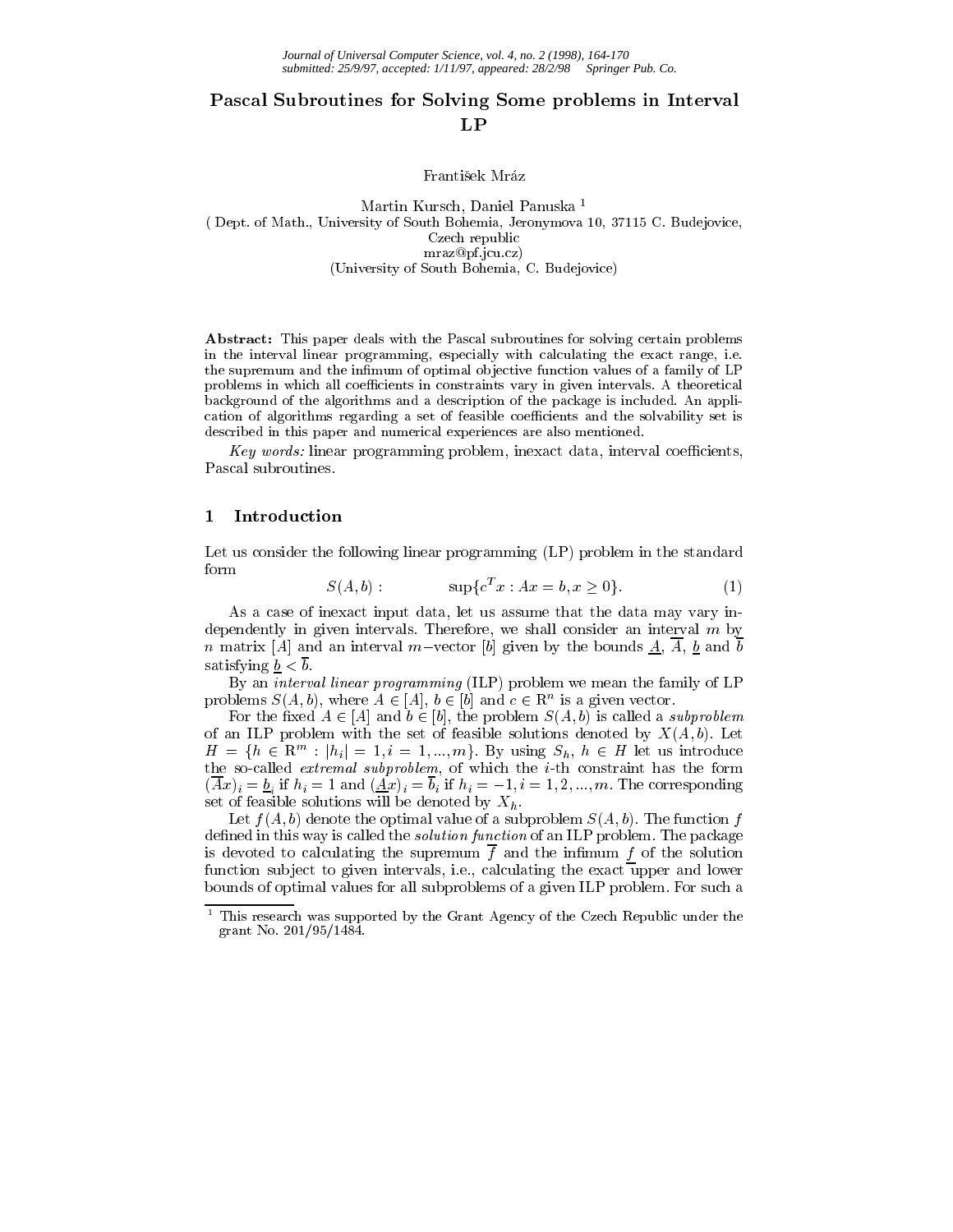problem it is redundant to consider an interval vector  $|c| = \{c \in \mathbb{R}^+ : c \leq c \leq c\}$ in the objective function because it holds  $c^T x \leq c^T x \leq \overline{c}^T x$  for all  $x \geq 0$  and  $\sim$  2  $\sim$  1  $\sim$  2  $\sim$  2  $\sim$  2  $\sim$  2  $\sim$  2  $\sim$  2  $\sim$  2  $\sim$  2  $\sim$  2  $\sim$  2  $\sim$  2  $\sim$  2  $\sim$  2  $\sim$  2  $\sim$  2  $\sim$  2  $\sim$  2  $\sim$  2  $\sim$  2  $\sim$  2  $\sim$  2  $\sim$  2  $\sim$  2  $\sim$  2  $\sim$  2  $\sim$  2  $\sim$  2  $\sim$  2  $\sim$  2  $\sim$ 

The problem was solved either by using interval arithmetic, e.g., by Beeck [1], Jansson [3], [4] or without interval analysis by Rohn in [10], [11]. The mentioned results were received under a restricting assumption, e.g., a basis stable case (see Section 2) was often considered. For our Pascal package, the approach without interval arithmetic is used as well. The theoretical background and a description of the algorithms are given in full detail in [5], [6] and [7]. There is a brief summary in Section 2.

By the *set of feasible solutions* we denote the set

$$
F = \{(A, b) \in [A] \times [b] : X(A, b) \neq \emptyset\}.
$$
 (2)

The *solvability set* S is defined as the set containing all values  $A, b, c$  belonging to the given intervals so that problem (1) has a finite optimum.

An application regarding the sets  $F$  and  $S$  is mentioned in Section 2. A description of the Pascal package including certain numerical experiences is given in Section 3.

## 2 Theoretical Background, Algorithms and Applications

Let us denote by X the set of all feasible solutions for a given ILP problem, i.e.,

$$
X = \bigcup \{ X(A, b) : A \in [A], b \in [b] \}.
$$
 (3)

It is known that the set  $X$  is a convex polytope which follows immediately from the Oettli-Prager theorem [8]. Moreover, the values  $\overline{f}$  and  $f$  are reached in some vertices of  $X$ . An important class of ILP problems is introduced by the following definition: The set X is called *regular* if each of its vertices is a vertex of some  $X_h, h \in H$ . The calculation of the exact upper bound  $\overline{f}$  is based on the following assertion:

**Theorem 1.** Let x be a vertex of the regular set X. Then  $c^T x = \overline{f}$  if and only if x is an optimal solution of an extremal subproblem  $S_h$ , in which the dual optimal  $y = (y_i)$  satisfies the following:

$$
y_i h_i \le 0 \quad i = 1, \dots, m. \tag{4}
$$

Proof was given in [5].

Theorem 1 implies a possibility to solve a sequence of extremal subproblems  $S_h$  until the optimality criterion (4) is satisfied.

### Algorithm SUP

0. Choose a  $h \in H$ .

1. Compute the optimal solution  $x_0^h$  of the subproblem  $S_h$  and a dual optimal solution y. If  $S_h$  is unbounded, then  $\overline{f} := \infty$  and STOP.<br>2. If  $y_i h_i \leq 0, i = 1, ..., m$ , then set  $\overline{f} := c^T x^h$  and STOP.

3. Specify the index s with  $y_s h_s = \max\{y_i h_i : y_i h_i > 0\}$  and proceed to the new subproblem, of which the constraints are changed in the s-th row.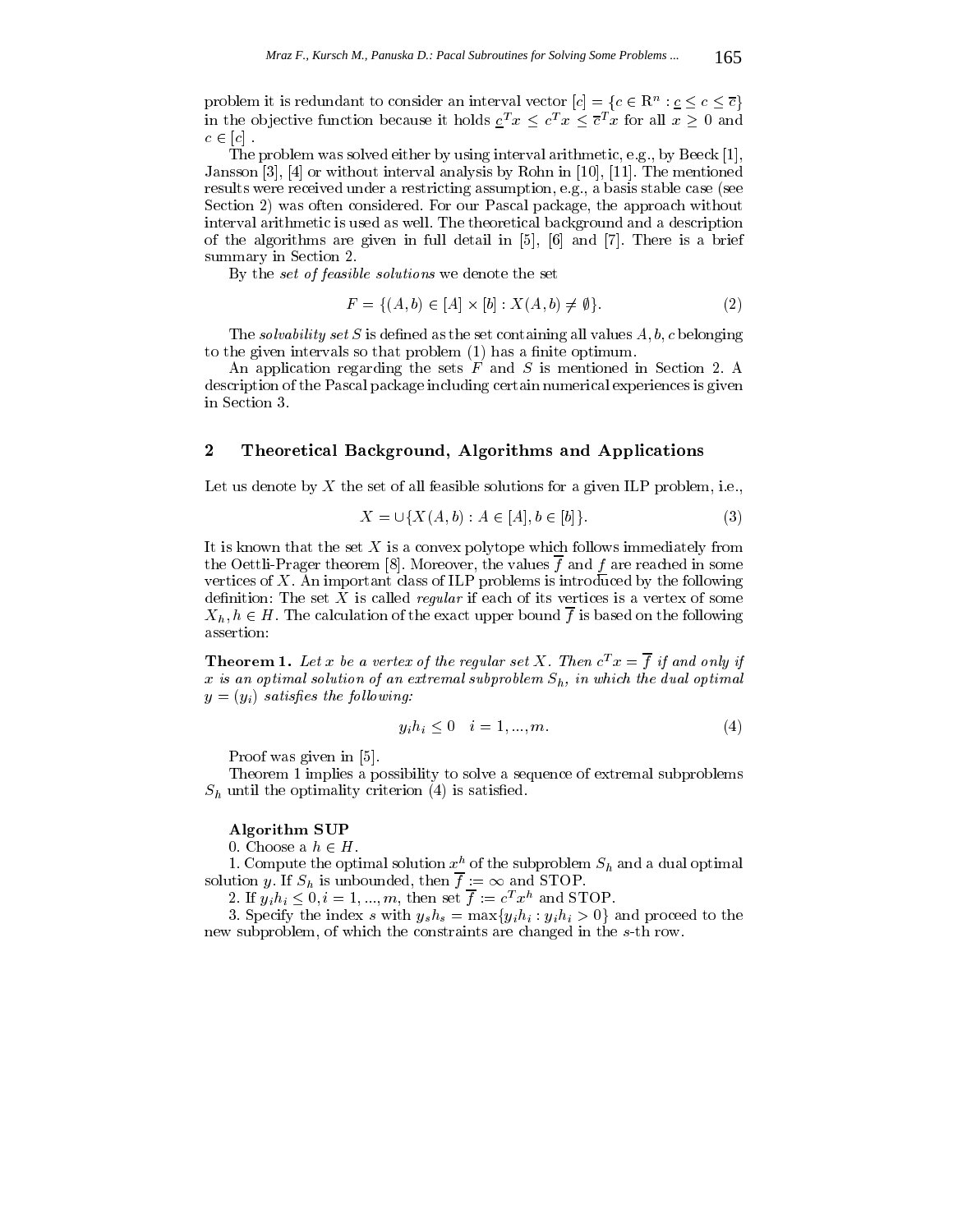#### 4. Go to step 1.

The continuation to a new subproblem in step 3 can be done efficiently by adding the opposite s-th extremal equation to the constraints and by performing an usual step of the simplex method. All details are described in [5].

If the set X is regular, then the algorithm SUP operates with  $m$  rows table except for changing the s-th row in step 3, where one row is added. If the set X is not regular, then the value  $\overline{f}$  can be achieved at some vertex of X which does not belong to any  $X_h, h \in H$ . In this case we must consider not only the extremal, but also the so-called  $t$ -subproblems. Then, the number of rows in a table may change between m and  $2m$  during a calculation. It was proved in [5], however, that the optimality criterion generalized for the t-subproblems has the form (4). Moreover, for an arbitrary ILP problem, the algorithm SUP terminates in a finite number of steps in calculating the exact upper bound of optimal values  $f$  or with a conclusion that the set of all feasible solutions  $X$  is empty. We should emphasize an important feature of the algorithm  $\text{SUP: If the set } X$  is regular then the SUP algorithm works in a simplified way with  $m$  rows table without verifying the regularity of X.

Calculating the exact lower bound  $f$  of optimal values is more difficult as it is an NP-hard problem, see Rohn [12]. First, we introduce new definitions. A given ILP problem is called *strongly solvable* if each subproblem  $S(A, b)$  has a finite optimum. An ILP problem will be called basis stable with basis  $B$  if each subproblem  $S(A, b)$  has a unique nondegenerate optimal basic solution with the basis B.

**Theorem 2.** Let an ILP problem be strongly solvable. Then there is an  $h^* \in H$ such that  $f = f(A_h^*, \theta_h^*) = \min\{f(A_h, \theta_h) : h \in H\}$ .

Theorem 2 leads to a possibility of solving 2m extremal subproblems to calculate the exact lower bound  $f$ . For a small value of  $m$  it can be calculated efficiently by using the algorithm SUP as it proceeds easily and efficiently from an optimal solution of an extremal subproblem to a feasible ( sometimes even optimal ) solution of another extremal subproblem. The problem was solved by the algorithm with a systematic passage through all extremal subproblems: henceforth, the algorithm is denoted by AS. However, depending on a hardware, the value  $m$  should not be greater than 20 in order to finish a computation within a reasonable time limit.

There is another alternative to solve the problem in question. It is based on the following assertion which gives, however, only a necessary condition for calculating the exact lower bound of optimal values  $f$ .

**Theorem 3.** Let an ILP problem be strongly solvable. If x is an optimal solution of an extremal subproblem  $S_h$  with  $c^T x = f$ , then a dual optimal solution  $y = (y_i)$ satisfies the condition

$$
y_i h_i \ge 0, \quad i = 1, ..., m. \tag{5}
$$

As the condition  $(5)$  differs from the condition  $(4)$  in opposite inequalities only, Theorem 3 implies a modified algorithm with obvious changes of the algorithm SUP in steps 2 and 3. Because we have a necessary condition in Theorem 3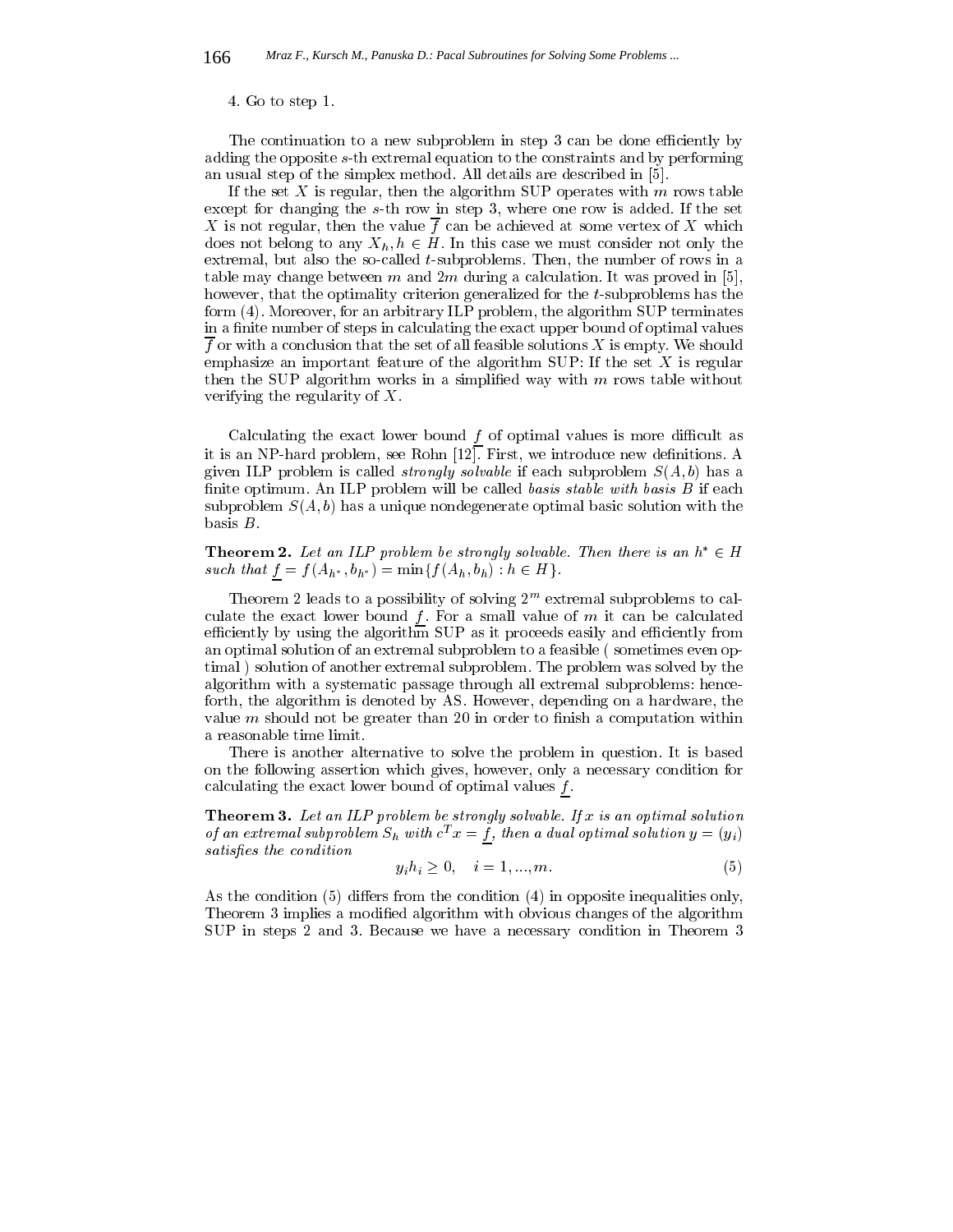only, there is a problem of the termination of the procedure and of a possible conclusion if the criterion  $(5)$  in step 2 is satisfied. Finiteness of the modified algorithm in reaching the exact lower bound  $f$  is ensured under the assumption of basic stability.

If an ILP problem is basis stable, then a procedure utilizing step 3 of the algorithm yields immediately an optimal solution of a new subproblem with a smaller optimal value. It should be emphasized that the algorithm works in this way without the knowledge of basic stability. Therefore, after finding an optimal solution of the initial subproblem, the solution function value decreases monotonically by passing through the vertices of the set  $X$  if condition  $(5)$  is not satisfied. Thus, the value  $f$  is reached in a finite number of steps. The problem, however, consists in the fact that the basic stability assumption is difficult to verify except for some sufficient conditions.

Neverthless, there is still a result regarding the termination of the above procedure in a general case. It was shown in  $[7]$  that the condition  $(5)$  is sufficient at least for a local lower bound of optimal values. Because of this result, the modied algorithm will be denoted by LM ( i. e. Local Minimizer of the solution function ).

The above algorithms enable us not only to calculate the exact lower and upper bound of optimal values but also to obtain applications. The first one is connected with the problem of whether or not each LP problem  $S(A, b), A \in$  $[A], b \in [b]$  has a feasible solution, i.e., whether or not the set of feasible solutions  $\mathbf{F}$  and problem can also be formulated in the following way: Is the following way: Is the following way: set  $X(A, b)$  of nonnegative solutions of a system of linear equations  $Ax = b$ nonempty for each  $\sim$  [A]; b 2 [b] ? The following Theorem was proved by Rohn in [9]:

**THEOREM 4.**  $A(A, v)$  is not empty for an  $(A, v) \in |A| \wedge |v| \longleftrightarrow$  an extremal subproblems  $S_h$ ,  $h \in H$  have nonempty sets  $\Lambda_h$ .

If we use the algorithm AS, then a verification of a feasibility of all extremal subproblems need not solve  $2^{m}$  extremal systems, but to perform  $2^{m}$  steps of the Simplex method.

The second application regards the solvability set of a given ILP problem, namely, a decision whether all LP problems

$$
S(A, b, c): \t\t sup{cT x : Ax = b, x \ge 0}
$$
\t(6)

where A 2 [A], b 2 [A], b 2 [c] and c2 [c] have a nite optimum. Let us consider the optimum of the optimum of t an ILP problem of a special form with input intervals given by the central values  $A_0$ ,  $b_0$ ,  $c_0$  and by relative error  $\epsilon$ , i.e.  $[A] = A_0 \pm \epsilon |A_0|$ ,  $[b] = b_0 \pm \epsilon |b_0|$ ,  $[c] = c_0 \pm \epsilon |c_0|$ . Such an ILP will be indicated by ILP $(\epsilon)$  with the set of all feasible solutions  $X(\epsilon)$ .

**Theorem 5.** If  $\epsilon_1 < \epsilon_2$  then  $X(\epsilon_1) \subset X(\epsilon_2)$ .

Proof follows easily from the Oettli-Prager theorem [8].

Suppose that the subproblem  $S(A_0, b_0, \overline{c})$  has a finite optimum. Because of Theorem 5 the following procedure can be performed: Let us start by using the above SUP algorithm for calculating the exact upper bound of optimal values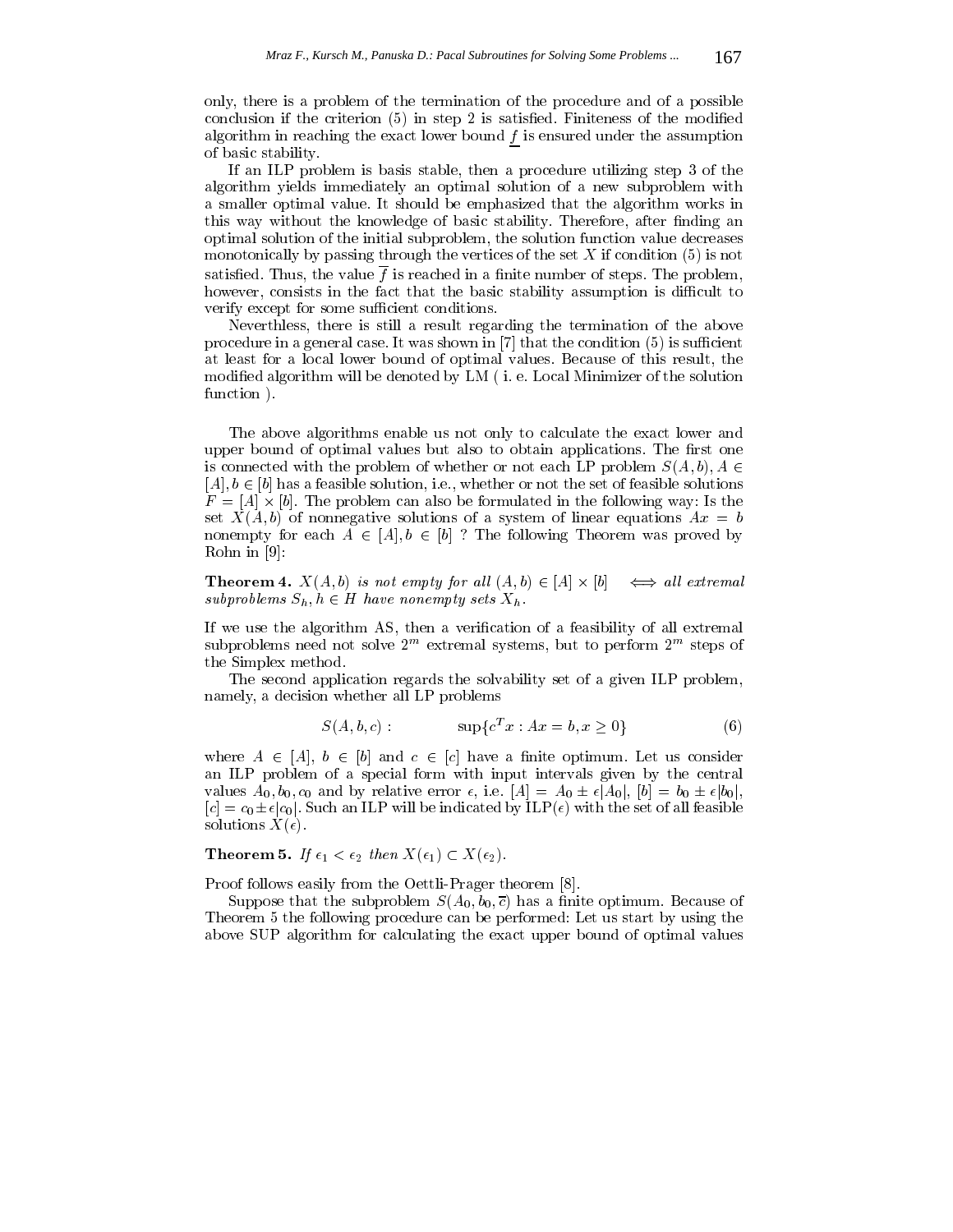$\overline{f}(\epsilon)$  for an ILP( $\epsilon$ ) problem with an initial fixed value  $\epsilon$ . If  $\overline{f}(\epsilon)$ <sub>0</sub> is finite then repeat using the SUP algorithm with the value  $2\epsilon_0$ , otherwise with the value  $\epsilon_0/2$ . After a finite number of steps, a modified procedure of the bisection of an interval for  $\epsilon$  values results in calculating values  $\epsilon_1, \epsilon_2$  with a required accuracy such that all  $ILP(\epsilon)$  problems with  $\epsilon \in [0, \epsilon_1]$  have a finite upper bound of optimal values  $\overline{f}(\epsilon)$  and for each  $\epsilon > \epsilon_2$  there is an unbounded subproblem of an ILP( $\epsilon$ ) problem. Together with the previous application we can find a value  $\epsilon_0 \leq \epsilon_1$ such that for any  $\epsilon \in [0, \epsilon_0]$  all subproblems of a corresponding ILP( $\epsilon$ ) problem have a finite optimum.

# 3 Subroutines and Numerical Experience

The ILP package in Pascal can be operated very easily by means of a basic menu offering the following options: File, Edit, Work, Export and Help.

The File option gives the following possibilities:

- to Open any file contained in the directory ILP (e.g. to observe results of calculations in output files which are contained in directories OutputAS, OutputLM and OutputSU )

- to Set up paths with a possibility for changing the adjusted paths to input and output files

- to Print a current file.

The Edit option helps in editing a file which has been opened by the File option.

The Work option enables us to run three basic subroutines denoted by SUP, LM and AS in correspondence to the above algorithms. The subroutines are based on the codes of Bunday and Garside [2] and they were tested on PCs. It is possible to use both the MS DOS and MS Windows operation systems. All new procedures are described in a manual in details which enable any user to modify subroutines, especially in procedures connected with a form of input and output files. By running a subroutine, a user is asked for names of input and output les. There are two types of input data which must be prepared in the input file.

(i) The input data of the form

 $m$   $n$   $A$   $\overline{A}$   $\overline{b}$   $\overline{b}$   $c$ 

if the interval matrix [A] and interval vector [b] are given by their bounds  $\underline{A}$ ,  $\overline{A}$ , b and  $\overline{b}$ .

(ii) The input data of the form

 $m$   $n$   $A_0$   $b_0$   $\epsilon$   $c$ 

if the interval matrix  $[A]$  and interval vector  $[b]$  are given by their central values  $A_0$  and  $b_0$  with  $[A] = A_0 \pm \epsilon |A_0|$ ,  $[b] = b_0 \pm \epsilon |b_0|$ .

An output file contains final results with input data and final values of an optimal solution. Subroutines LM and AS contain a warning label if the set of feasible solutions is not regular.

By running subroutines, the user has an opportunity to choose the initial extremal subproblem. The menu offers four initial subproblems given by four vectors  $h^-, h^-, h^-, h^-$  belonging to the set  $H$  . Vectors  $h^+$  and  $h^-$  all have components equal to 1 and -1, respectively. For vector  $n=$  there is  $n_i = (-1)$ ,  $i = 1, ..., m$ , while  $n_i = (-1)$ ,  $i = 1, ..., m$  for vector  $n_i$ . Geometrically, it means a possibility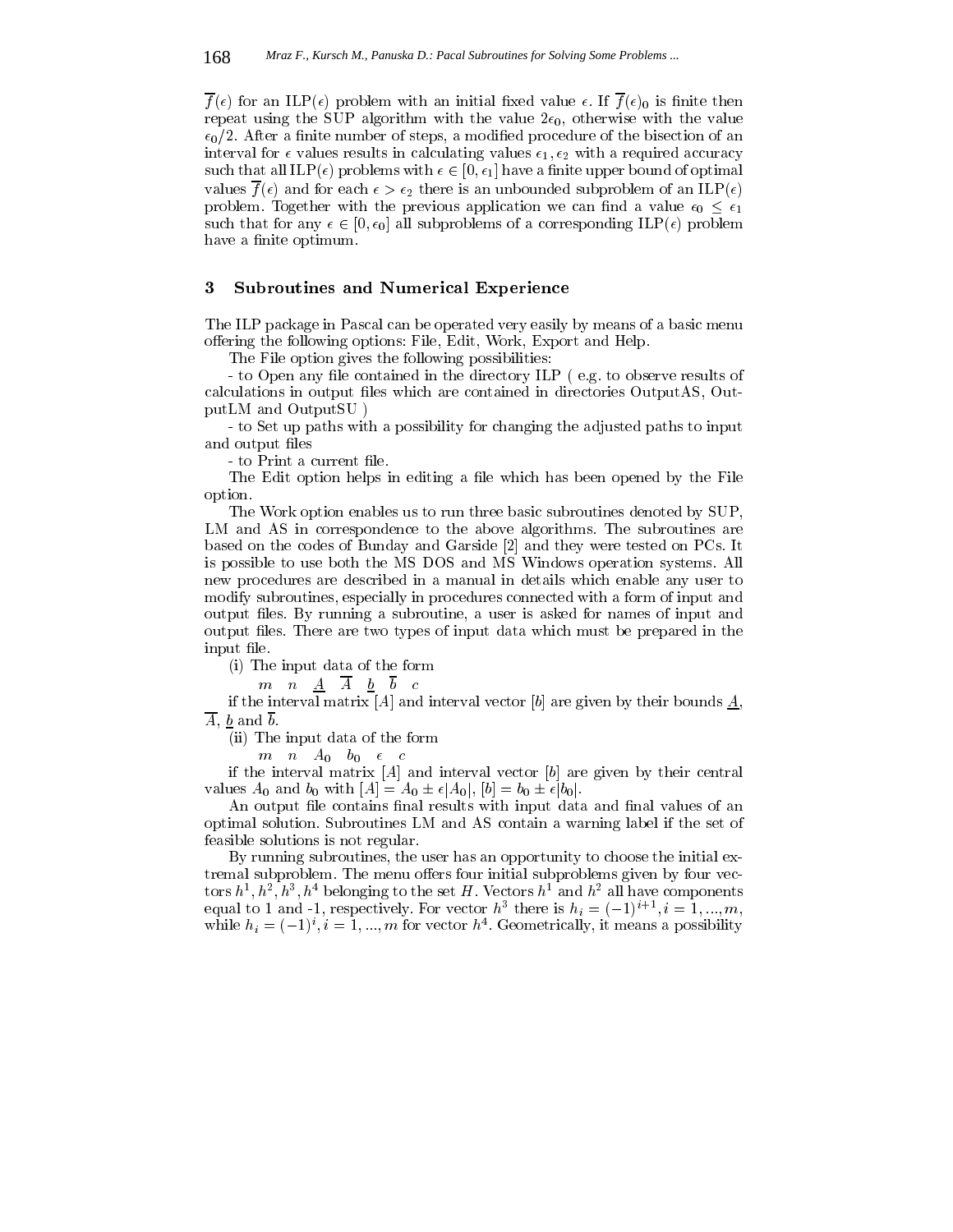to start from vertices lying in quite different parts of the polytope  $X$ . It can be useful especially for calculating the exact lower bound.

If the initial extremal subproblem has no feasible solution, then the procedure continues by using a systematic procedure to another extremal subproblem by changing exactly one row of the constraints. If all extremal subproblems have no feasible solutions, then the set  $X$  of all feasible solutions is empty.

A user's chosen results of outputfiles can be exported into MS Word by means of the option Export.

All the above subroutines were tested in the collection of more than five hundred randomly generated examples. Numerical experience, especially with an implementation of the algorithm LM, could be of some interest. It was con firmed that the algorithm works successfully except for an ILP problem with a nonregular set X. Such a case, however, can be easily recognized during the execution of step 3 of the algorithm. If such a case appears, a warning label is used as cycling may occur. Thus, the algorithm LM terminates after a finite number of steps with a warning of nonregularity, or with satisfying optimality  $criterion (5)$ , i.e., with finding the exact lower bound in a stable region with the current basis  $B$ . There are several possibilities to proceed in a irregular case:

(i) We can try to proceed to another extremal subproblem if condition (5) is not satised for more indices.

(ii) We can start the procedure with another initial extremal subproblem.

(iii) We can continue carefully using the algorithm INF while checking the number of iterations to prevent cycling.

To solve irregular problems, procedure (ii) was usually used. There were some problems among the tested collection with the following result: There was an irregularity warning for a certain choice of an initial subproblem, while the algorithm LM terminated succesfully for another choice of the initial subproblem. This has even happened with problems having a relative error  $\epsilon < 0.01$ .

Regarding the AS algorithm, it can also be used as an examination of some properties of an ILP problem which can be characterized in terms of extremal subproblems, e.g., regularity, feasibility, strong solvability, basic stability and boundedness. A possible application of this type was described briefly in Section 2. The theoretical results mentioned in [6], which are supported by the numerical experience, lead to the conclusion that the algorithms seem to be more useful than other approaches based on the simplex method.

### References

- 1. Beeck, H.: Linear Programming with Inexact Data. Report TUM-ISU-7830, Technical University, Munich (1978).
- 2. Bunday, B., Garside, G.: Linear Programming in Pascal. E. Arnold (publisher), printed by J. Arrowsmith, Bristol (1987).
- 3. Jansson, C.: A Self-validating Method for Solving Linear Programming Problems with Interval Input Data. Computing Suppl. 6, 33-46 (1988).
- 4. Krawczyk, R.: Fehlerabschatzung bei linearer Optimierung. In: Interval Mathematics (K. Nickel, Ed.), Springer-Verlag, Berlin 1975, 215-222.